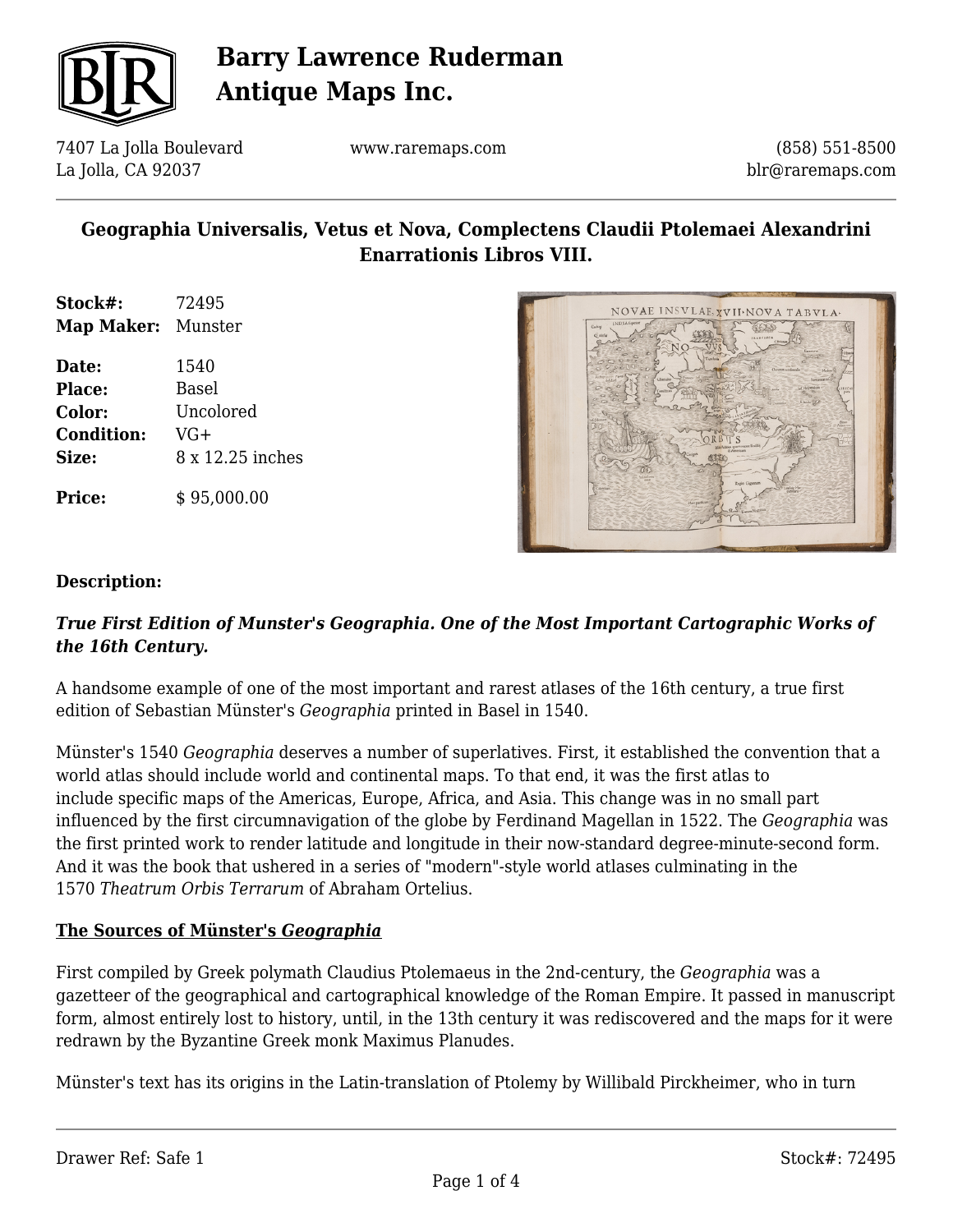

7407 La Jolla Boulevard La Jolla, CA 92037

www.raremaps.com

(858) 551-8500 blr@raremaps.com

## **Geographia Universalis, Vetus et Nova, Complectens Claudii Ptolemaei Alexandrini Enarrationis Libros VIII.**

relied on the notes of Johannes Regiomontanus. Pirckheimer's translation was first printed in the 1525 "Fries" Ptolemy. The text for the Fries Ptolemy was substantially corrected by Michael Villanovanus (Servetus) in 1535, and it is that corrected edition from which Münster took much of his text.

Münster's 1540 rendition of Ptolemy's *Geography* is a continuation of the tradition of map-illustrated printed Ptolemy atlases that began in Bologna in 1477. In the 16th century, that tradition was advanced by the 1507-08 Rome Ptolemy and the woodcut-illustrated atlases of Bernardus Sylvanus (1511), Martin Waldseemuller (1513 and 1520), and Lorenz Fries (1522, 1525, 1535, and 1541) all of which augmented the ancient cartography of Ptolemy with modern maps. Münster continued this practice and extended it still further, publishing for the first time a set of continental maps, including a specific map of the Americas (the first such printed map).

The woodcut borders on the verso text on some of the maps have been attributed to Hans Holbein, two are signed with Adam Petri's monogram.

### **The Influences of Münster's** *Geographia*

Writing in *Imago Mundi* in 1962, Harold L. Ruland had the following to say of Münster:

*When the name Sebastian Münster (1489-1552) is mentioned in cartographical writings, it is frequently connected with some superlative, such as:*

*1. The first to introduce a separate map for each of the four then known continents, Europe, Asia, Africa, America,*

- *2. The first separately printed map of England,*
- *3. The earliest map of Africa available,*
- *4. The quaintest map of America of the 16th Century,*
- *5. The oldest woodcut obtainable of Scandinavia,*
- *6. The first to quote his authorities for the "modern" maps,*
- *7. The first cartographer to copy the Carta Marina of Olaus Magnus,*
- *8. Münster, Mercator, and Ortelius, three of the greatest cartographers of a great age*

Leaving aside the redundancy and subjectivity of some of Ruland's statements, the broad thrust is true, and even incomplete.

Münster's 1540 *Geographia* also contains the first appearance of a fundamental cartographical convention in print; namely, the use of minutes and seconds to denote fractional degrees of latitude and longitude.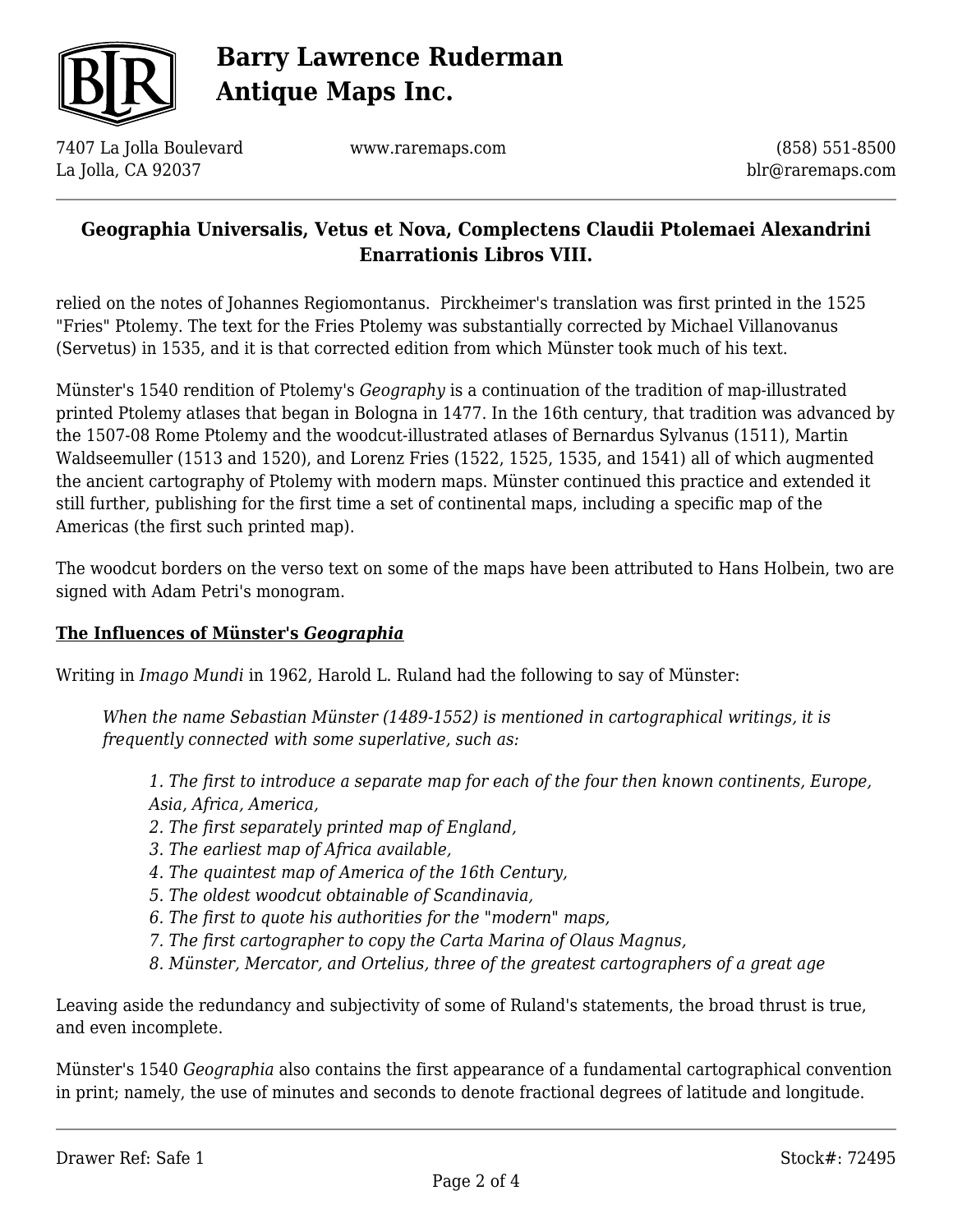

7407 La Jolla Boulevard La Jolla, CA 92037

www.raremaps.com

(858) 551-8500 blr@raremaps.com

## **Geographia Universalis, Vetus et Nova, Complectens Claudii Ptolemaei Alexandrini Enarrationis Libros VIII.**

Nordenskiold (Facsimile Atlas, page 24) provides the following commentary on that issue:

*In his introduction Münster further declares that he changed the old Ptolemaic manner of denoting geographical latitude and longitude, so far as to replace the fractions of degrees by minutes and seconds; as for instance 40°½ or 38°½ ⅓, by 40° 30' and 38° 50'. This very useful reform had already been introduced for astronomical data in manuscripts of the Almagest; but so far as I know, it is first employed for the indication of geographical latitudes longitudes in the text to the map of Scandinavia of 1427 by Claudius Clavus.*

Interestingly, Münster did not include latitude and longitude graduations on many of his new modern maps (latitude is rendered on some but not all) an oversight which was briefly and crudely remedied in the 1552 edition of the *Geographia*.

Münster's *Geographia* and, from 1544, his *Cosmographia* dominated the cartographic landscape of northern Europe into the 1570s. It reshaped how other publishers and mapmakers thought about constructing an atlas. In Italy, the format pioneered by Münster was taken up by Giacomo Gastaldi in his *La Geografia di Claudio Ptolemeo* of 1548 (which acknowledges Münster in the title) and later by Ruscelli. In the Low Countries, the atlases of Mercator and Ortelius owe much Münster's *Geographia*.

### **Mapping the Americas in 1540**

The *Geographia* includes three maps depicting the Americas. Namely the modern world map (Shirley 77, first state), "Schonlandia XIII Nova Tabula" (the map of Scandinavia showing "Terra nova sive de Bacalhos" seemingly extending from the top of Norway westwards), and "Novae Insulae XVII Nova Tabula" (Burden 12, first state), the earliest known map to show the Americas as a separate continent; on the recto is an account of Columbus's discoveries.

### **Rarity**

While later editions of the *Geographia* and *Cosmographia* appear on the market with some regularity, the 1540 is a storied rarity. In 2014, an example sold at Sotheby's for the GBP-equivalent of \$78,375.

### **Detailed Condition:**

Quarto. 16th-century ¼ blind-tooled pigskin over oak boards (expert remboitage; all leaves re-tabbed, clasps lacking). 48 double-page woodcut maps (including 27 ancient maps and 21 modern). aa4, \*6, a6, b6, c5, [blank], A-N6, 48 double-page woodcut maps, Aa6, Bb6, Cc8 (i.e., complete). (Few small wormholes